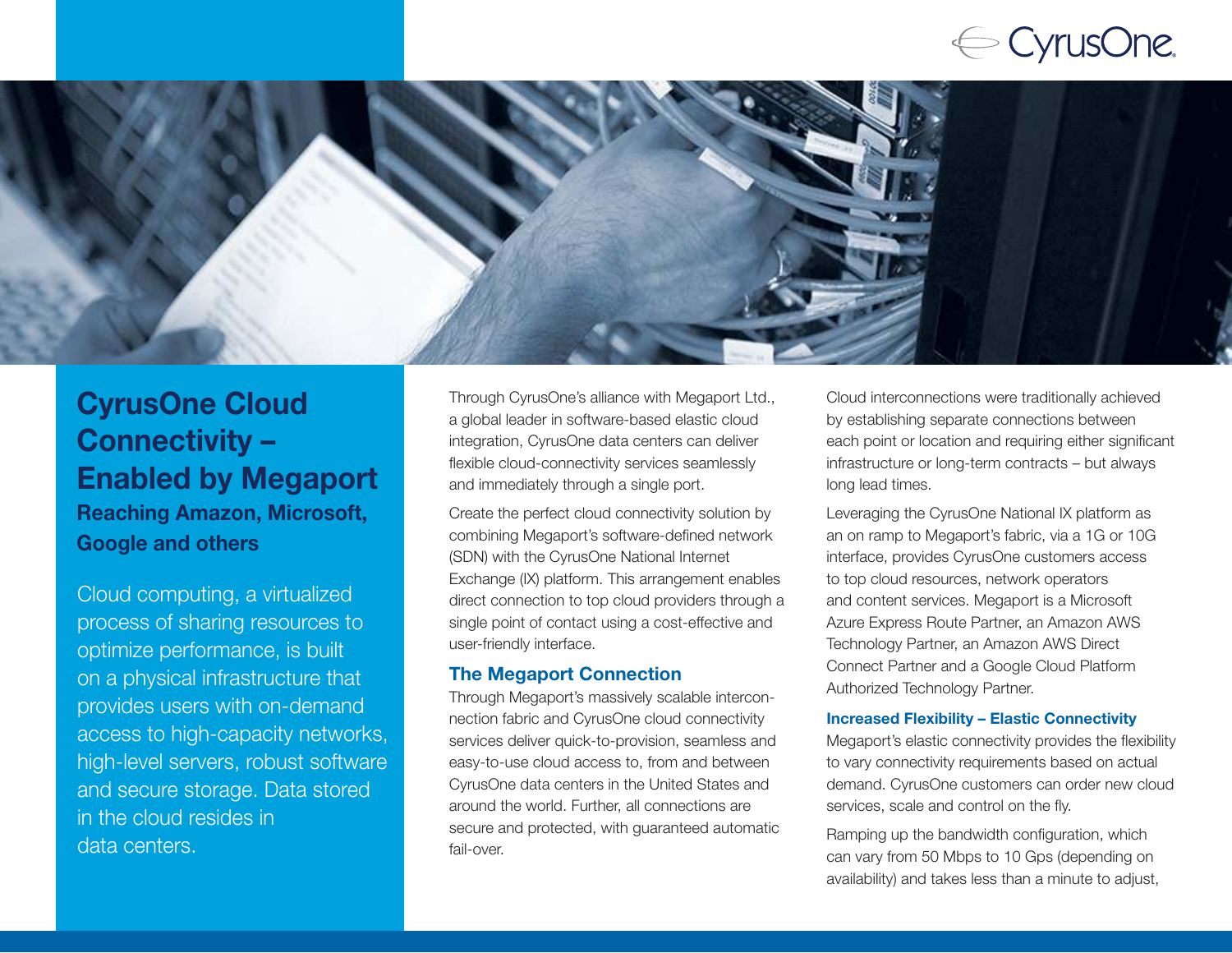

is an ideal way to support traffic growth – whether that growth is expected or unforeseen. Customers can scale down just as quickly if or when a broader bandwidth is no longer needed. It's as simple as flipping a switch.

| <b>Features</b>                              | <b>Benefits</b>                                                                                             |
|----------------------------------------------|-------------------------------------------------------------------------------------------------------------|
| Multicloud connection                        | Connect to multiple cloud providers<br>over a single, secure, provider-<br>neutral interface                |
| Single point of contact                      | Eliminates the need for complemen-<br>tary services or multiple contracts                                   |
| Hyper-scalable, flexible,<br>on demand       | Buy as much or as little access as<br>preferred – when wanted – for as<br>long or as short a time as needed |
| Instant provisioning                         | Get going immediately; service is<br>available in seconds, not hours,<br>days or weeks                      |
| 100% Open API<br>architecture                | Easily access services by<br>integrating with the public API                                                |
| Customer control via<br>Web, app or Open API | Manage services anywhere,<br>anytime, on all major platforms                                                |
| Robust, wide-ranging<br>ecosystem            | Connect to more than 250 service<br>providers, clouds and enterprises                                       |

That flexibility – the elastic connectivity – becomes a cost-effective solution for data migration, particularly when transferring large volumes of data or timebased workloads, in business continuity and

disaster recovery situations, when using highperformance applications, or for general workload portability.

#### Reaching for the Cloud

CyrusOne cloud connectivity services enables:

- Bursting into a public cloud when demand spikes
- Deploying new services without deploying new hardware
- Integrating into multicloud hosted environments to avoid data loss or downtime
- Backing up data between two core facilities
- Reaching a multitude of providers
- Reducing operating costs by buying only what's needed when it's needed
- Avoiding the capital expenditures required to build or upgrade an in-house

The number of cloud service providers and network carriers is expanding every year, and not every data center provider can provide its customers with a direct connection to those services. However, CyrusOne can.



i<br>I